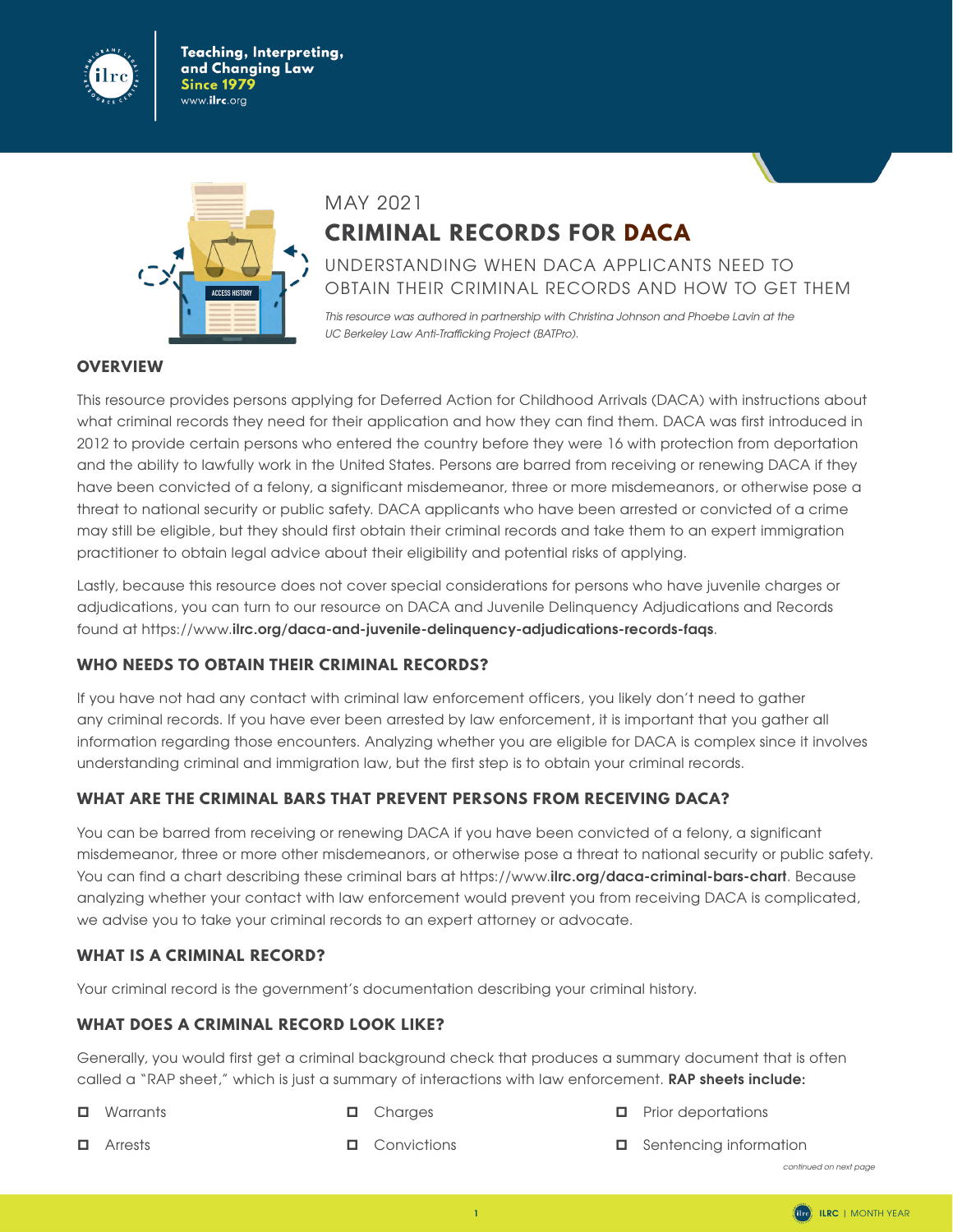

continued...

A RAP sheet does not have every record involved in an incident, including the actual and complete court records, arrest reports, officer notes, facts or evidence of the case. This means that sometimes you might have to go beyond a RAP sheet and obtain other documents as well (See the section titled *"Obtaining Criminal Information Outside of RAP Sheets"* below for more information).

#### **WHO CREATES RAP SHEETS?**

- The Federal Bureau of Investigation (FBI) maintains a system for the nation; and
- Each state also has its own background check system which will normally just include criminal information from encounters with law enforcement within that particular state.

#### **GETTING YOUR CALIFORNIA CRIMINAL RECORDS**

If your encounter with law enforcement happened with California law enforcement agents, you should file a records request in California. The two processes outlined below are for persons who either are California residents or out-of-state residents but need records from encounters in California.

For more information visit: https://**[oag.ca.gov/fingerprints/record-review](https://oag.ca.gov/fingerprints/record-review)**.

|    | <b>California Residents</b>                                                                                                                                                                                                                                                                                                                                                       |    | <b>Out of State Residents</b>                                                                                                                                                                                                                                                                                                                                                                        |
|----|-----------------------------------------------------------------------------------------------------------------------------------------------------------------------------------------------------------------------------------------------------------------------------------------------------------------------------------------------------------------------------------|----|------------------------------------------------------------------------------------------------------------------------------------------------------------------------------------------------------------------------------------------------------------------------------------------------------------------------------------------------------------------------------------------------------|
| 1. | Find a Live Scan location near you.**<br>You can find Live Scan Locations by county on the<br>https://www.oag.ca.gov website.<br>Once you find a location nearby, call and ask<br>what forms of IDs are accepted.                                                                                                                                                                 | 1. | Print out application.<br>Available in English and Spanish at<br>https://www.oag.ca.gov website.<br>Once you find a location nearby, call and ask<br>what forms of IDs are accepted.                                                                                                                                                                                                                 |
|    | 2. Download the Live Scan form.<br>• Most Live Scan locations will have this<br>application form, but in case they don't you can<br>download the form in English and Spanish at<br>https://www.oag.ca.gov.<br>Check "Record Review" as the "Type of<br>Application".<br>Enter "Record Review" on the "Reason for<br>Application" line.<br>Fill out all your personal information. |    | 2. Out of State applicants must manually submit<br>fingerprint cards.**<br>Fingerprint cards must contain full name, date<br>of birth, sex, and mailing address.<br>See below for warning on obtaining fingerprint<br>cards from a law enforcement agency.<br>3. Payment<br>▶ Payments can be made via personal check,<br>money order, or certified check to "California"<br>Department of Justice." |
|    | 3. Take the completed form to any Live Scan<br>location.                                                                                                                                                                                                                                                                                                                          | 4. | Mail your application, fingerprint card and<br>processing fee to:                                                                                                                                                                                                                                                                                                                                    |
|    | 4. Submit \$25 Payment at Live Scan site (See Fees<br>and Waivers for information on how to apply for a<br>fee waiver)                                                                                                                                                                                                                                                            |    | California Department of Justice Bureau of<br>Criminal Identification and Analysis<br>Record Review & Challenge Section<br>PO BOX 160207<br>Sacramento, CA 95816-0207                                                                                                                                                                                                                                |

**\*\*WARNING:** Some of the Live Scan locations include law enforcement agencies. Undocumented immigrants and others who have outstanding warrants should not go to a law enforcement agency (e.g., Police or Sheriff's Department) to have their fingerprints taken. They could be arrested and referred to ICE. Look into other locations for submitting fingerprints through a private agency or business. Call ahead to verify what forms of identification you may need to present.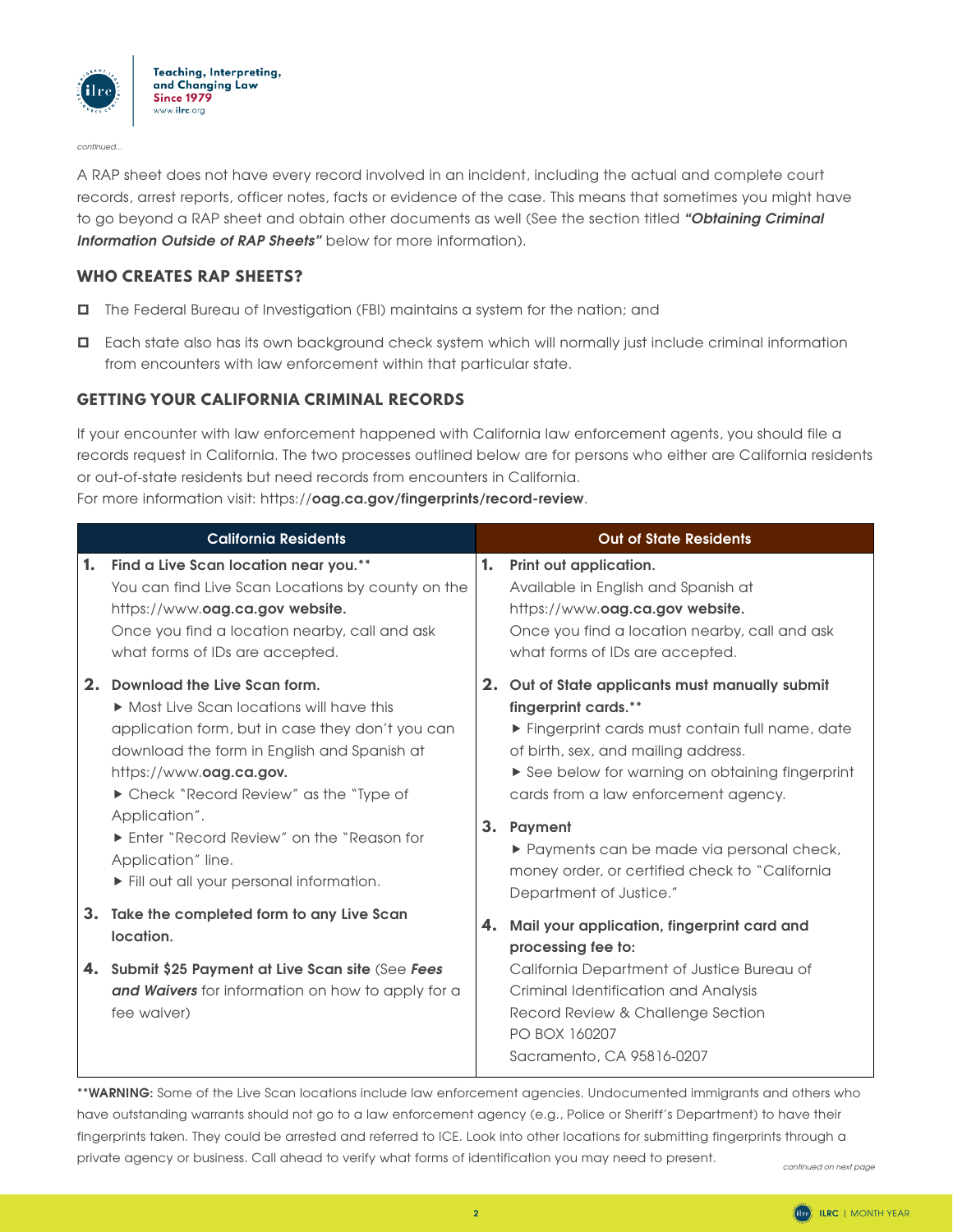

continued...

### **GETTING YOUR CRIMINAL RECORDS FROM OTHER STATES**

If you have had contact with law enforcement from outside of California, please consult https://www.**[clearinghouse.lac.org.](https://www.clearinghouse.lac.org)** Find your state and follow the instructions under "Criminal Record Repository."

#### **GETTING YOUR FEDERAL CRIMINAL RECORDS**

If you have had contact with law enforcement from a federal agency, you might need to get your records from the federal government. There are **two options** outlined below to obtain these records. For more information visit: https://www.**[fbi.gov/services/cjis/identity-history-summary-checks](https://www.fbi.gov/services/cjis/identity-history-summary-checks)**.

# **Option 1: Electronically Submit Request:**

**Step 1 -** Register. Go to https://www.**[edo.cjis.gov/](https://www.edo.cjis.gov/)** and enter your email address to get started. A personal identification number will be sent to you via email, and you will use this to complete the online application.

**Step 2 -** Submit your Fingerprints.

*(A) Electronically.* Visit one of the participating post offices. You will need to complete the online application form and submit the payment before going to the post office.

• List of participating post offices can be found on https://www.**[edo.cjis.gov/.](https://www.edo.cjis.gov/)** 

*(B) By Mail.* Include a completed fingerprint card found at [https://www.](https://www.edo.cijs.gov)**edo.cijs.gov** along with the printed confirmation email that you should have received in Step 1.

Please see https://www.**[edo.cjis.gov/](https://www.edo.cjis.gov/)** for more information on correctly completing your fingerprint form.

# **Option 2: Submit Request via Mail:**

**Step 1 -** Obtain and complete request form available at https://**[forms.fbi.gov/identity-history-summary](https://forms.fbi.gov/identity-history-summary-checks-review)[checks-review.](https://forms.fbi.gov/identity-history-summary-checks-review)**

- Complete the application by filling out your name, date of birth, and mailing address.
- You may provide the address of an attorney or practitioner as well.
- Under "Purpose," write "personal review." *Do NOT write that it is for immigration purposes).*

**Step 2 -** Obtain fingerprints. Use the FBI Ink Form found at https://www.**[edo.cjis.gov/.](https://www.edo.cjis.gov/)**

**Step 3 -** Submit Payment

- Permissible payment type: credit card, money order, or certified check
- Not allowed: cash, personal check, or business check.

**Step 4 -** Review. Consult the FBI Checklist: https://www.**[fbi.gov/file-repository/identity-history](https://www.fbi.gov/file-repository/identity-history-summary-request-checklist.pdf/view)[summary-request-checklist.pdf/view.](https://www.fbi.gov/file-repository/identity-history-summary-request-checklist.pdf/view)**

**Step 5 -** Mail the signed applicant information form, fingerprint card, and payment of \$18 U.S. dollars to the address found at the bottom of the application.

**Step 6 -** Expect a response in the mail.

**NOTE:** The FBI has "Option 3." This is not available to DACA applicants. Although criminal records may sometimes be requested through an FBI approved "channeler," they are only authorized to process requests for a U.S. citizen or lawful permanent resident and therefore this option will not be available to DACA applicants.

*continued on next page*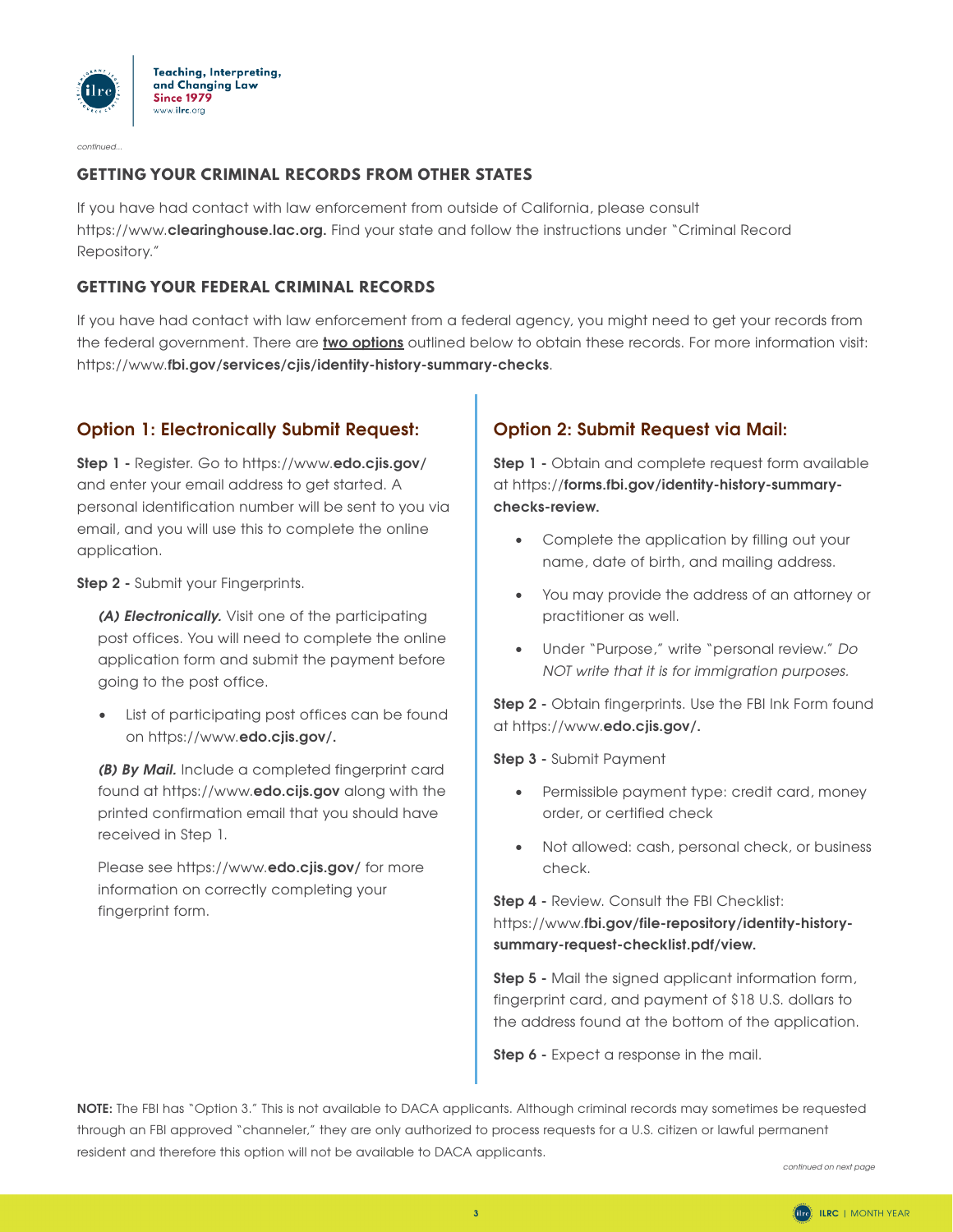

*continued).).).*

| <b>Fees and Waivers</b>                                                                                                                                                                                                            |                                                                                                                                                                                                                                                                                                                                        |  |  |  |
|------------------------------------------------------------------------------------------------------------------------------------------------------------------------------------------------------------------------------------|----------------------------------------------------------------------------------------------------------------------------------------------------------------------------------------------------------------------------------------------------------------------------------------------------------------------------------------|--|--|--|
| California                                                                                                                                                                                                                         | <b>Federal</b>                                                                                                                                                                                                                                                                                                                         |  |  |  |
| Fee Amount: \$25                                                                                                                                                                                                                   | Fee Amount: \$18                                                                                                                                                                                                                                                                                                                       |  |  |  |
| Waiver Request: You must (1) fill out form with personal<br>information, mailing address, and declaration of<br>inability to pay. You can print or email the form.<br>https://oag.ca.gov/fingerprints/record-review/fee-<br>waiver | Waiver Request: (1) A claim and (2) Proof of inability to<br>pay, such as a notarized affidavit of indigence.<br>If you are submitting your request electronically, you<br>will need to contact (304) 625-5590 or identity@fbi.gov<br>to receive instructions for requesting a waiver for the<br>fee prior to submitting your request. |  |  |  |
| <b>OTHER STATES:</b> Please check your state Attorney General's website for information or on the application                                                                                                                      |                                                                                                                                                                                                                                                                                                                                        |  |  |  |

FAQ page.

## **OBTAINING CRIMINAL INFORMATION OUTSIDE OF RAP SHEETS**

As mentioned before, sometimes RAP sheets do not provide sufficient information for you to assess whether you are eligible for DACA and therefore you have to obtain more documents. You should review the criminal record with your attorney or legal advocate to find out if you need to request additional records. You can refer to the table below to learn about the type of documents you could obtain to give you more details about your criminal history depending on the type of contact you have had with law enforcement.

| <b>Interaction</b>                                                                                                                                                                 | <b>What You Need to Collect</b>                                                                                                                                                                                                                                                                                                                                                                                                                                                                                                                                                                                                                                       |
|------------------------------------------------------------------------------------------------------------------------------------------------------------------------------------|-----------------------------------------------------------------------------------------------------------------------------------------------------------------------------------------------------------------------------------------------------------------------------------------------------------------------------------------------------------------------------------------------------------------------------------------------------------------------------------------------------------------------------------------------------------------------------------------------------------------------------------------------------------------------|
| <b>Contact</b> with law<br>enforcement but no arrest                                                                                                                               | (1) A copy of the ticket or police report, if any.                                                                                                                                                                                                                                                                                                                                                                                                                                                                                                                                                                                                                    |
| Arrested <b>OR</b> detained, but<br>no criminal charges filed                                                                                                                      | (1) An original or certified copy of the arrest report or certified disposition<br>showing that the agency does not have any records for you.                                                                                                                                                                                                                                                                                                                                                                                                                                                                                                                         |
| Charged, but not convicted                                                                                                                                                         | (1) An original or certified copy of the arrest report.<br>(2) Certified copies of the indictment, information, or charge AND the outcome<br>of each charge.                                                                                                                                                                                                                                                                                                                                                                                                                                                                                                          |
| <b>Convicted or placed in</b><br>alternative sentencing or a<br>rehabilitation program OR<br>your arrest for conviction was<br>vacated, set aside, sealed,<br>expunged, or removed | (1) An original copy of the arrest report.<br>(2) Certified copies of the indictment, information, or charge,<br>(3) Plea, conviction, or other final disposition<br>(4) Sentencing order<br>(5) If you completed probation or your sentence, an original certified copy of<br>your probation or parole record showing that you completed the sentence,<br>conditions for deferred judgement, or rehabilitative program (if applicable)<br>OR documentation showing that you completed the alternative sentencing or<br>rehabilitative program (if applicable).<br>(6) Vacatur, expungement, pardon, or any other rehabilitative or other post-<br>conviction relief. |

*continued on next page*